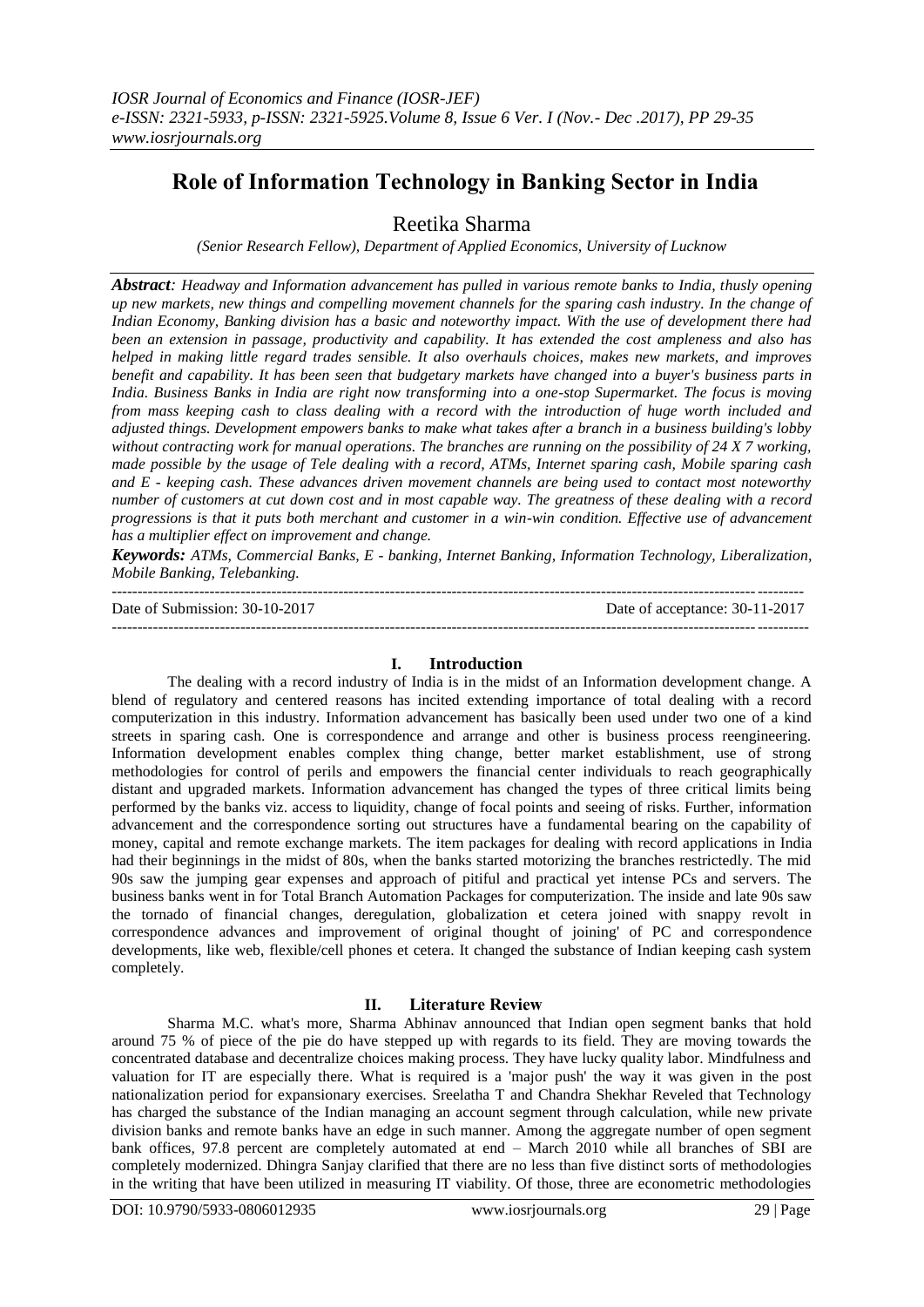i.e.stochastic outskirts approach (SFA), appropriation free approach (DFA) and thick boondocks approach (TFA), which are parametric, and two direct programming approaches which are nonparametric i.e. information envelopment investigation (DEA) and free transfer structure (FDH). The vast majority of concentrates on saving money have utilized either SFA or DEA way to deal with compute the viability.

# **III. Research Methodology**

The significance of research as "a cautious examination or request particularly through look for new certainties in any branch of information." Research is a scholarly action and all things considered they ought to be utilized as a part of a specialized sense .a few people consider investigate as a development, a development from the known to obscure. It is really voyage of revelation.

#### *Objectives of the study*

The study has following objectives:

- 1. To find out the progress of computerization in all the public sector banks of India.
- 2. To analyze the banking innovations after computerization of public sector banks of India.
- 3. To analyze the ATM progress in the public sector banks of India.
- 4. To identify challenges in the implementation of I.T. solutions in the public sector banks of India.

#### **Sources of Data Collection**

The present study is based on the secondary data collected from different journals, magazines, sites and published data from various issues of RBI and different Public sector banks. Various studies on this subject have also been referred in this study. The heads and other functionaries have also been contacted personally to collect the required data for this study.

#### **Type of Research design**

Researcher has collected database through the exploratory research design.

#### **Significance of the study**

The utilization of Information Technology in all circles of money related and managing account divisions is a profound reality. The division has empowered the keeping money part to go past its customary part and is currently assuming an undeniably critical part in its key ranges of operation as securitization, dangers inclination and liquidity among others to which IT helps bigly. It has accepted such abnormal states that it is not any more feasible for banks to deal with their IT executions on an independent premise. With I.T. insurgency, banks are progressively interconnecting their PC frameworks crosswise over branches in a city as well as to other geographic areas which rapid system foundation and setting up neighborhoods systems are presently presented to a developing number. The clients have exclusive requirements and have turned out to be all the more requesting now as they are additionally more techno-shrewd when contrasted with their partners of the yesteryears. They request moment, anything and anyplace keeping money offices. Despite the fact that Reserve Bank of India has figured numerous arrangements on reception of I.T. in the general working of the business banks in India, yet there is a critical need to address the issues associated with this regard to contend with the banks at worldwide level. In that capacity there is an incredible need to concentrate more on this viewpoint. The present examination helps a considerable measure in such manner.

#### **Limitations of the study**

This research work carried out on the basis of secondary data only. Another important thing observed that duration of time. With this both limitation researcher tried to collect maximum database for this research study.

#### 1. **Analysis and Findings**

Technology has changed the face of the Indian banking sector through computerization. Though the new private and foreign sector banks have an edge at present, yet public sector banks have also made a significant progress in this regard. The analysis of the data collected from various banks has been done under the following heads:

#### **(a) Computerization in Banks**

Among the total number of public sector bank branches, 97.8 percent are fully computerized at the end of March 2010 whereas all branches of SBI are fully computerized.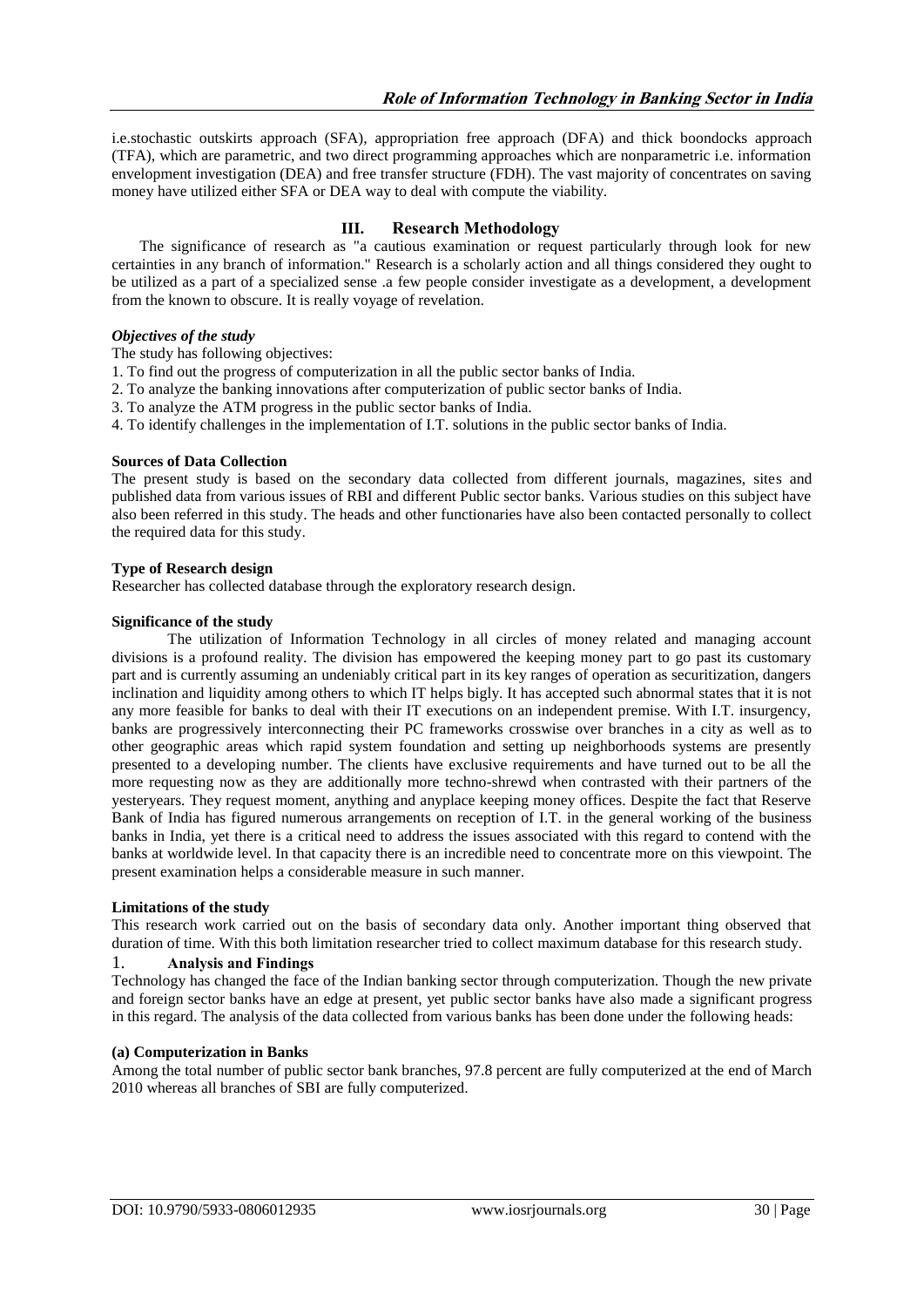| Table -1. Computerization in 1 abile bector Danks (TVs on STSt March 2010)<br>Fully<br><b>Branches</b><br><b>Branches</b><br><b>Branches</b> |                                 |                         |              |                    |              |
|----------------------------------------------------------------------------------------------------------------------------------------------|---------------------------------|-------------------------|--------------|--------------------|--------------|
| Sr.<br>No.                                                                                                                                   |                                 | under Core              | <b>Fully</b> | Computerize        | Partially    |
|                                                                                                                                              | Name of the Bank                | Banking                 | Computerized | d Branches         | Computerized |
|                                                                                                                                              |                                 | Solutions <sup>96</sup> | 96           | $(2+3)$ %          | 96           |
|                                                                                                                                              | <b>Public Sector Banks</b>      | 90.0                    | 77           | 97.8               | 22           |
|                                                                                                                                              | Nationalized Bank               | 85.9                    | 10.9         | 96.9               | 3.1          |
| ı                                                                                                                                            | <b>Allahabad Bank</b>           | 39.9                    | 59.9         | 99.8               | 0.2          |
| 2                                                                                                                                            | Andhra Bank                     | 100.0                   | Ξ            | 100.0              | ÷            |
| 3                                                                                                                                            | <b>Bank of Baroda</b>           | 100.0                   | ٠            | 100.0              | ٠            |
| 4                                                                                                                                            | <b>Bank of India</b>            | 100.0                   |              | 100.0              | ٠            |
| 5                                                                                                                                            | <b>Bank of Maharashtra</b>      | 100.0                   | ٠            | 100.0              | ۰            |
| 6                                                                                                                                            | Canara Bank                     | 59.4                    | 40.6         | 100.0              |              |
| 7                                                                                                                                            | Central Bank of India           | 34.2                    | 51.6         | 85.7               | 143          |
| 8                                                                                                                                            | <b>Corporation Bank</b>         | 100.0                   |              | 100.0              |              |
| 9                                                                                                                                            | Dena Bank                       | 100.0                   | ۰            | 100.0              | ۰            |
| 10                                                                                                                                           | <b>Indian Bank</b>              | 100.0                   | ÷            | 100.0              | ä,           |
| п                                                                                                                                            | <b>Indian Overseas Bank</b>     | 100.0                   | ۰            | 100.0              | ۰            |
| 12                                                                                                                                           | <b>Oriental Commerce Bank</b>   | 100.0                   | ÷            | 100.0              | ٠            |
| 13                                                                                                                                           | Punjab National Bank            | 100.0                   | 100.0        | 100.0              |              |
| 14                                                                                                                                           | Puniab and Sind Bank            | L,                      | 13 3         | 13.3               | 86.7         |
| 15                                                                                                                                           | <b>Syndicate Bank</b>           | 100.0                   | ۰            | 100.0              | ۰            |
| 16                                                                                                                                           | UCO Bank                        | 100.0                   | Ξ            | 100.0              | Ξ            |
| 17                                                                                                                                           | Union Bank of India             | 100.0                   | ۰            | 100.0              | ۰            |
| 18                                                                                                                                           | United Bank of India            | 100.0                   |              | 100.0              |              |
| 19                                                                                                                                           | Vijaya Bank                     | 100.0                   |              | 100.0              |              |
|                                                                                                                                              | <b>State Bank Group</b>         | 100.0                   |              | 100.0 <sub>1</sub> | ٠            |
| 20                                                                                                                                           | <b>State Bank of India</b>      | 100.0                   | ۰            | 100.0              | ۰            |
|                                                                                                                                              | State Bank of Bikaner &         | 100.0                   |              | 100.0              |              |
| 21                                                                                                                                           | Jaipur                          |                         |              |                    |              |
| 22                                                                                                                                           | <b>State Bank of Hyderabad</b>  | 100.0                   | ۰            | 100.0              | ۰            |
| 23                                                                                                                                           | <b>State Bank of Indore</b>     | 100.0                   | ٠            | 100.0              | ÷            |
| 24                                                                                                                                           | <b>State Bank of Mysore</b>     | 100.0                   | ۰            | 100.0              | ٠            |
| 25                                                                                                                                           | <b>State Bank of Patiala</b>    | 100.0                   |              | 100.0              | ٠            |
| 26                                                                                                                                           | <b>State Bank of Travancore</b> | 100.0                   |              | 100.0              | ٠            |
| #: Other than branches under Core Banking Solutions                                                                                          |                                 |                         |              |                    |              |
| Note : Data for IDBI Bank Ltd. is not available                                                                                              |                                 |                         |              |                    |              |

|  |  | Table -1: Computerization in Public Sector Banks (As on 31st March 2010) |
|--|--|--------------------------------------------------------------------------|
|  |  |                                                                          |

Source: Data furnished by respective banks.

# *(b) Banking Innovations*

Today we have electronic payment system along with currency notes. India's financial sector is moving towards a scenario, where it can have new instruments along with liquidity and safety.

Migration from cash and cheque based payment system. It has become a necessity to electronic

fund transfer system on account of the following reasons:

- 1. Large volumes of transaction,
- 2. High cost of physical handling and storage of paper instruments.
- 3. Delay in realization is a common feature.

4. Finality of payment takes time because the physical movement of instruments in large volumes

from branches to and from clearing house, and sorting them according to each bank branch at the center creates problems

The two most common technologies used for electronic payments are as follows

(i) National Electronic fund Transfer (NEFT) :

It is a nation-wide payment system facilitating one-to-one funds transfer. Under this Scheme, individuals, firms and corporate can electronically transfer funds from any bank branch to any individual, firm or corporate having an account with any other bank branch in the country participating in the Scheme. For being part of the NEFT funds transfer network, a bank branch has to be NEFT- enabled.

(ii) Real Time Gross Settlement (RTGS)

The acronym RTGS stands for Real Time Gross Settlement. RTGS system is a funds transfer mechanism where transfer of money takes place from one bank to another on a real time and on gross basis. This is the fastest possible money transfer system through the banking channel. Settlement in real time means payment transaction is not subjected to any waiting period. The transactions are settled as soon as they are processed. Gross settlement means the transaction is settled on one to one basis without bunching with any other transaction. Considering that money transfer takes place in the books of the Reserve Bank of India, the payment is taken as final and irrevocable. RTGS volume crossed 0.3 million transactions twice during March 2012 and the necessary resource augmentation was undertaken to handle the high transaction volumes.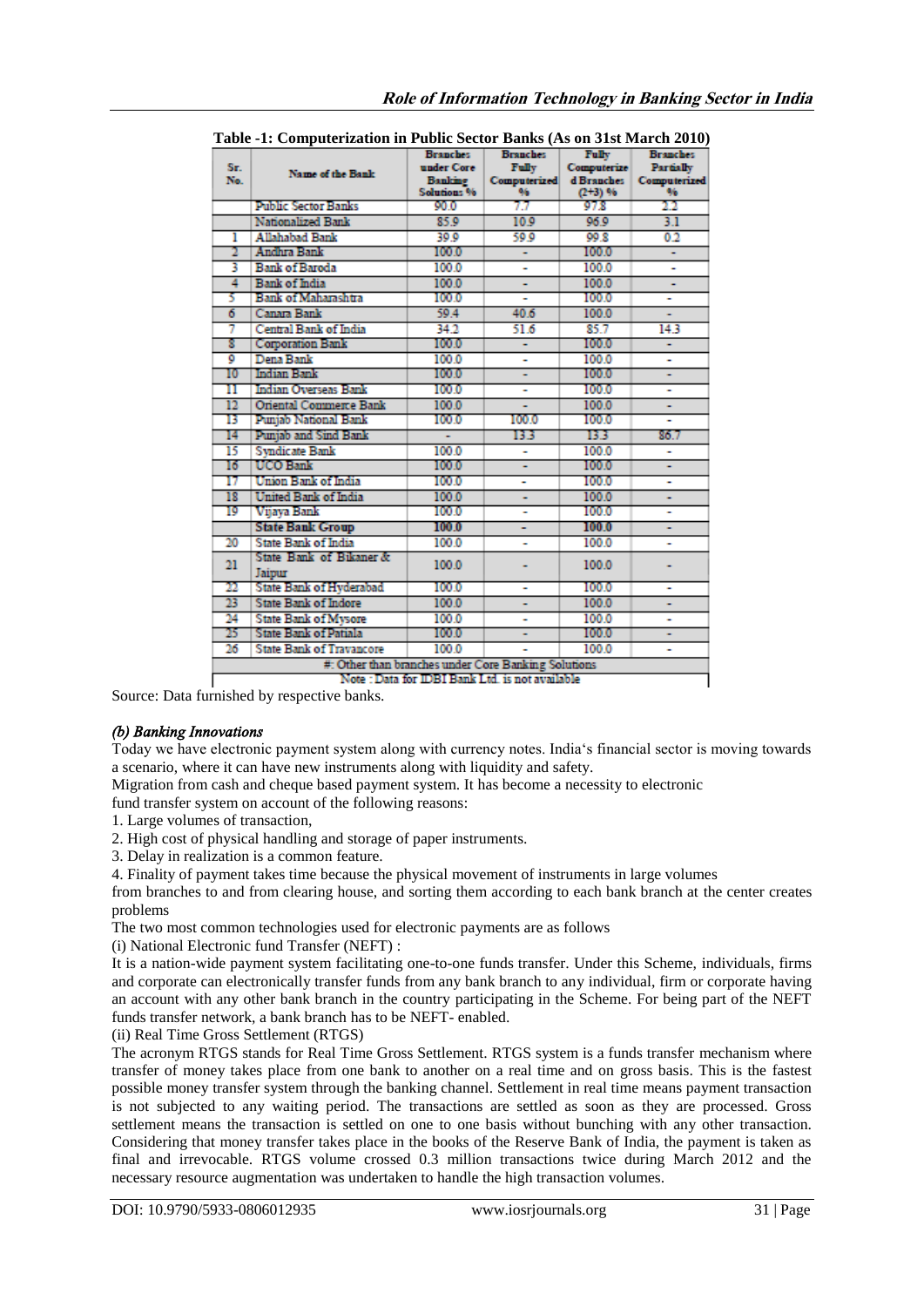| Table-2: Payment System Indicators - Annual Turnover |                  |                         |          |                   |         |          |
|------------------------------------------------------|------------------|-------------------------|----------|-------------------|---------|----------|
|                                                      | Volume (million) |                         |          | Value ('trillion) |         |          |
| Item                                                 | 2009-10          | 2010-11                 | 2011-12  | 2009-10           | 2010-11 | 2011-12  |
| ī                                                    | $\overline{2}$   | $\overline{\mathbf{3}}$ | 4        | ŝ                 | 6       | 7        |
| <b>Systemically Important</b>                        |                  |                         |          |                   |         |          |
| <b>Payment Systems (SIPS)</b>                        |                  |                         |          |                   |         |          |
| 1. RTGS                                              | 33.2             | 49.3                    | 55       | 322.8             | 394.5   | 484.9    |
| Total SIPS (1)                                       | 33.2             | 49.3                    | 55.      | 322.8             | 304.5   | 484.9    |
| Financial Markets Clearing                           |                  |                         |          |                   |         |          |
| 2. CBLO                                              | 0.1              | 0.2                     | 0.1      | 155.4             | 122.6   | 111.6    |
| 3. Government Securities                             |                  |                         |          |                   |         |          |
| Clearing                                             | 0.4              | 0.4                     | 0.4      | 89.9              | 69.7    | 72.5     |
| 4. Forex Clearing                                    | 09               | 12                      | 13       | 142.1             | 191.6   | 222      |
| <b>Total Financial Markets</b>                       |                  |                         |          |                   |         |          |
| Clearing $(2-4)$                                     | 14               | 1.7                     | 1.9      | 387.4             | 383.9   | 406.1    |
| <b>Others</b>                                        |                  |                         |          |                   |         |          |
| 5.MICR Clearing                                      | 1.149.70         | 1.155.10                | 1.114.50 | 85.3              | 83      | 80.2     |
| 6. Non-MICR Clearing                                 | 230.6            | 232.3                   | 227      | 18.8              | 18.3    | 18.8     |
| <b>Retail Electronic Clearing</b>                    |                  |                         |          |                   |         |          |
| 7. ECS DR                                            | 149.3            | 156.7                   | 164.7    | 0.7               | 0.7     | 0.8      |
| 8. ECS CR                                            | 98.1             | 1173                    | 121.5    | 12                | 18      | 18       |
| 9. EFT/NEFT                                          | 663              | 132.3                   | 226.1    | 41                | 9.4     | 17.9     |
| <b>Total Retail Electronic</b>                       |                  |                         |          |                   |         |          |
| Clearing                                             | 313.7            | 406.3                   | 512.3    | 6                 | 11.9    | 20.6     |
| Cards                                                |                  |                         |          |                   |         |          |
| 10. Credit Cards                                     | 234.2            | 265.1                   | 320      | 0.6               | 0.8     | T        |
| 11. Debit Cards                                      | 170.2            | 237.1                   | 327.5    | 03                | 0.4     | 0.5      |
| <b>Total Cards</b>                                   | 404.4            | 502.2                   | 647.5    | 0.9               | 1.1     | 15       |
| Total Others (5 to 11)                               | 2.098.40         | 2,295.90                | 2.501.30 | 110.9             | 114.4   | 121.1    |
| Grand Total (1-11)                                   | 2,133.00         | 2,346.90                | 2,558.20 | 821.1             | 892.9   | 1,012.00 |

Note:

1. Data for MICR clearing include data for high value clearing (HVC) for the year 2009-10. HVC was a special clearing of cheques for  $\delta$  0.1 million (later changed to  $\delta$ 1 million) and was

discontinued from April 1, 2010.

2. At the end of April 2012, MICR clearing was available at 64 centres (66 centres during the previous year) and the cheque truncation system (CTS) is available at two centres, namely New Delhi and Chennai. Full cheque clearing volume at New Delhi and Chennai has been migrated to CTS from July 2009 and March 2012 respectively. The CTS data is part of the MICR data clearing.

3. Settlement of government securities clearing and forex transactions is through the Clearing Corporation of India Ltd (CCIL).

4. The figures for cards are for transactions at POS terminals only.

5. Transactions pertaining to pre-paid instruments (PPI) and mobile banking for a value of `62 billion and`18.21 billion respectively have not been included in the retail electronic clearing.

(i) Promoting Electronic Modes of Payment

The Reserve Bank vigorously promotes the use of electronic modes of payment over paper based payments, as they are safe, secure, cost-effective and more efficient. The various security measures in card payment systems and the guidelines for intermediaries have also contributed to the safety of the system, resulting in the increased use of electronic payments

The increase in the spread of NEFT to 86,449 branches and RTGS to 84,638 branches as at end-May 2012 underscores the success of various policy initiatives in this regard. Further, the rationalization of the access criteria norms, including the option of sub-membership, is expected to increase the electronic payment products that banks offer to their customers. To provide a fillip to the growth of the electronic payment system, the Reserve Bank had waived processing charges in March 2006. These have been re-introduced from July 1, 2011 by way of a service charge from originating banks to provide adequate compensation to banks that manage the operations and the destination bank. Along similar lines, service charges in the RTGS system were introduced from October 1, 2011 to recover operational costs and to bring further efficiency in the system. The RTGS service charges have been introduced with three sub-components: monthly membership fee, transaction fee, and time varying tariff. Member banks are permitted to pass on only the time varying tariff to their customers. Reflecting these measures, transactions under NEFT grew by 71 per cent (volume) and 91 per cent (value) during 2011-12. The volume and value of gross transactions in RTGS also registered a growth of 11.7 per cent and 11.2 per cent respectively, during 2011 12. The value of gross transactions in RTGS constituted 51 per cent of the total value of non-cash payments during 2011-12. The increasing usage of alternate modes of payments,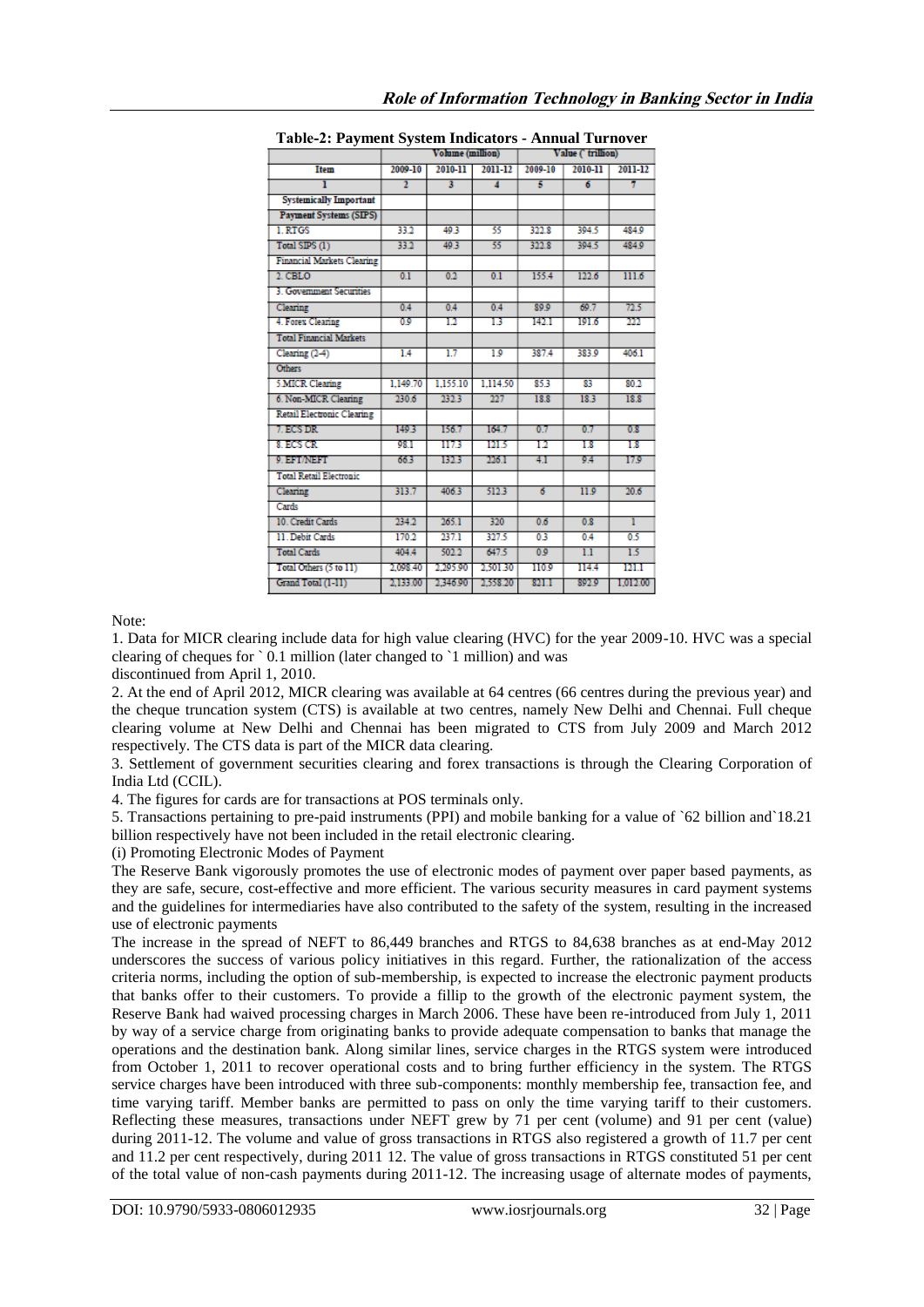such as credit cards, debit cards, PPIs and mobile payments has accelerated the growth of non-cash and nonpaper based mode of payments.

The use of both debit and credit cards at POS were at par in 2011-12; however, usage in value terms is still tilted towards credit cards. PPIs registered a significant growth of over 67 per cent (in value terms) during 2011-12 and constituted 36.3 per cent of the total card segment in the country, with paper vouchers accounting for the bulk. As of end-March 2012, 39 banks (including the Department of Post) and 20 non-bank entities were authorized to issue PPIs in India. The launch of e-wallets by non-banks reflects the significant opportunity for mobile wallets and magstripe cards to increase their overall share in the PPI market. To encourage the use of mobile phones as a channel of payment, India has adopted a bank led

mobile payment model. As at end-March 2012, 49 banks with a customer base of 13 million provided mobile banking service in India. During the year 2011-12, 25.6 million mobile banking transactions valued at `18.2 billion were transacted, thus registering a growth of 198 per cent and 174 per cent, respectively, over the previous year.

#### **(ii) Card Payments:**

The Reserve Bank has mandated additional factor of authentication for the use of cards issued by banks in India. Accordingly, banks have implemented the same for all on-line card-not present (CNP) transactions (ecommerce, m-commerce and interactive voice response). The mandate has been extended to include all mail order telephone order and standing instructions by May 1, 2012, with the additional caveat that in the case of customer grievance for transactions effected without the additional authentication after the stipulated date, the issuer bank shall reimburse the loss to the

customer without demur. As part of the measures to contain the risk in card present transactions, the Reserve Bank in March 2011 constituted a working group on CP transactions to study and recommend an action plan to foolproof the system. The Reserve Bank has since advised banks and other stakeholders to implement the necessary measures 1 within the stipulated time-frame.

#### **(d) Growth of ATMs in India:**

Even through ATM originally developed for cash dispenses, now it includes many other bank related functions such as- cash withdrawal, paying routing bills fees and taxes, printing bank statements, funds transfers, purchasing online products, train tickets reservations, products from shopping mall, donations and charities, adding pre-paid cell phone/mobile phone credit, advertising channels for own or third party products and services and payment of insurance premiums.

| Table-9, ATTIM Bu cligth (as on 91st march 2011) |               |  |
|--------------------------------------------------|---------------|--|
| <b>Banks</b>                                     | <b>Number</b> |  |
| Public Sector banks                              | 49,487        |  |
| Private Sector banks                             | 23,651        |  |
| Old Private sector banks                         | 4.126         |  |
| Foreign Banks                                    | 1.367         |  |
| Total                                            | 74.505        |  |

**Table-3: ATM Strength (as on 31st March 2011)**

About 70% of the total ATMs are in urban/metro areas. Public Sector banks have stronger reach in rural areas (SBI) The use of electronic payment has witnessed manifold increase, partly reflecting increased adoption of technology. The growth of volume of ATMs indicates that customer most prefer ATMs for transactions. ATMs provide different kinds of services per customer. According to data from National Payments Corporation of India, the number of ATMs in the country — of private, public, foreign and cooperative banks, part of the National Financial Switch connecting all ATMs — had reached 98,025 by the end of April 2012.

#### **(e) Corporate Internet Banking:**

The Internet has initiated an electronic revolution in the global banking sector. Its dynamic and flexible nature as well as its ubiquitous reach has helped in leveraging a variety of banking activities. The Internet has emerged as one of the major distribution channels of banking products and services for banks in the U.S and in European countries. Consumers are embracing the many benefits of Internet banking like improved customer access which facilitates the offering of more services, attract new customers and reduce customer attrition. The followings are the advantages of Internet Banking:

#### **Advantages to customers:**

Banking from your desk: - with e-banking services, one can actually carry out a number of transactions sitting on one's seat with just a few click. Net banking customers view their account balance and also open fixed deposits, transfer funds, pay electricity, telephone or mobile phones bills and much more. Instant information: The accounts of the customers are updated as soon as the transaction takes place i.e., the accounts show the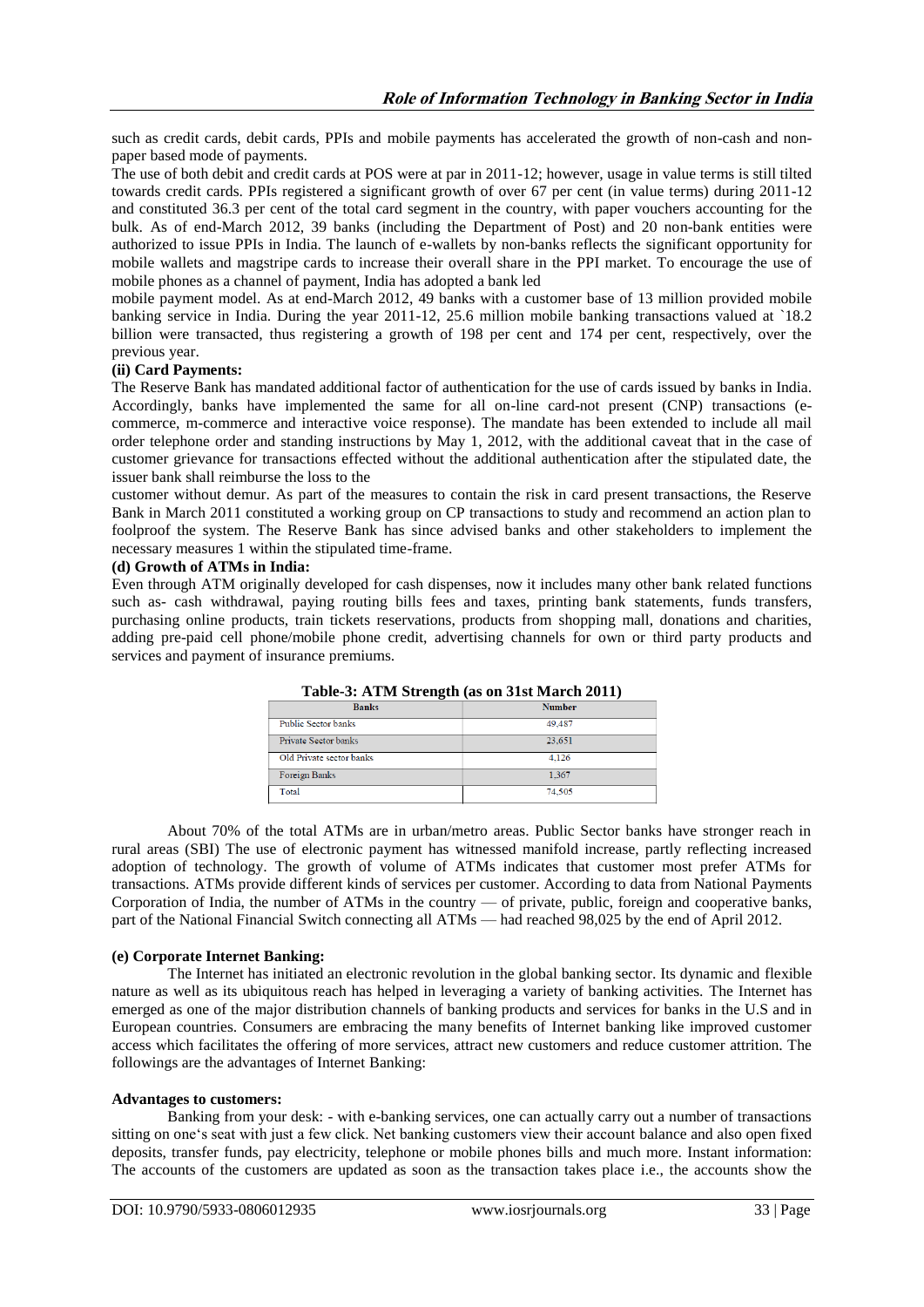information updated to the last second. This means if a cheque issued by you has been debited from your account in the morning, your account status will reflect this when you log in to your accounts in the afternoon as against the earlier updating at the end of the day.

#### **Advantages to the banks:**

Lesser personnel required: online banking has encouraged a chunk of people, though a smaller one to carry out most of their transactions from a distance. This has resulted in lesser pressure on the employees in terms of entertaining customers. Easy publicity: banks can easily pass on the information about their new avenues/schemes without any wastage of time. Customers interested in the schemes would revert back and can be attended to later.

#### **(f). Payment Systems by RBI:**

Inter-bank Clearing System, High Value Clearing System, MICR

Clearing System, Government Securities Clearing System and Real Time Gross Settlement System

Dimensions of IT Innovation

(a).Electronic-only retail commercial banking

#### **(i) Potential for Electronic-only Retail Commercial Banking**

1. Greater price transparency.

2. Greater convenience to customers (including congenial resolution of customer complains through electronic media).

3. Each customer segment interacts with the bank through the most cost effective distribution channel.

4. Innovations (such as smart cards and digital cash) that circumvent banks  $\Box$  proprietary networks with alternative distribution or payment systems.

5. Creation of new customer segments and improved relationship banking.

#### **(ii) Challenges in Electronic-only Retail Commercial Banking**

1. Each new technological innovation accounts for (proportionally) smaller reductions in price differentials.

2. Bank customers remain unwilling to pay for interfaces for the new technology, while merchants expect to share the revenue of new payment media through lower commission charges. 3. Defection rates remain low thanks to the inertia of bank customers, which has been historically high.

4. Unknown brand name and associated high marketing expenditure (to attract long-term core deposits)

#### **(b). Operational Function Innovation**

(i). Potential for electronic-only retail commercial banking Enhanced financial performance due to reductions in overhead expenses (i.e. no retail branch network) which are not offset by reductions in revenue or increases in other expenses. Standardization of activities in payment and lending services eliminates the uniqueness of banks' proven expertise and ability to control losses from payment activities efficiently access to a much wider base of depositors and high rates of asset growth

(ii). Challenges for Electronic-only Retail Commercial Banking

1. The possibility of scale economies make it very hard for potential entrants to catch up, even with technically better systems.

2. Continued importance of contextual non - standardized elements to assess risk.

3. The potential for fraud, money laundering and systemic failure requires supervision, regulation and minimum capital requirement.

4. More specialized (and expensive) labor force.

# **IV. Conclusion**

From empowering saving money administrations to driving change in the Industry. Information Technology course do guarantee to change the pace of managing an account to the following couple of years. Versatile bank and web managing an account will make indoor in the saving money division sooner rather than later. Despite the fact that IT frameworks are unpredictable and modern yet they are —energy guzzlers  $\parallel$ . Indian open part banks that hold around 75 % of piece of the pie do have stepped up with regards to its field. They are moving towards the concentrated database and decentralize choices making process. They have lucky quality labour. Mindfulness and energy about IT are especially there. What is required is a \_big push' the way it was given in the post nationalization period for expansionary exercises. Henceforth, the future for keeping money division will make fast straights in not so distant future.

#### **References**

- [1]. Dhingra Sanjay, (2011), Measuring IT Effectiveness in Banks of India for Sustainable Development, BVICAM's, International Journal of Information Technology, 347-350.
- [2]. [www.banknetindia.com/special/itbanking.htm.,](http://www.banknetindia.com/special/itbanking.htm) Accessed on 10th June 2013.<br>[3]. www.britannica.com/bps, Accessed on 18th June 2013.

www.britannica.com/bps, Accessed on 18th June 2013.